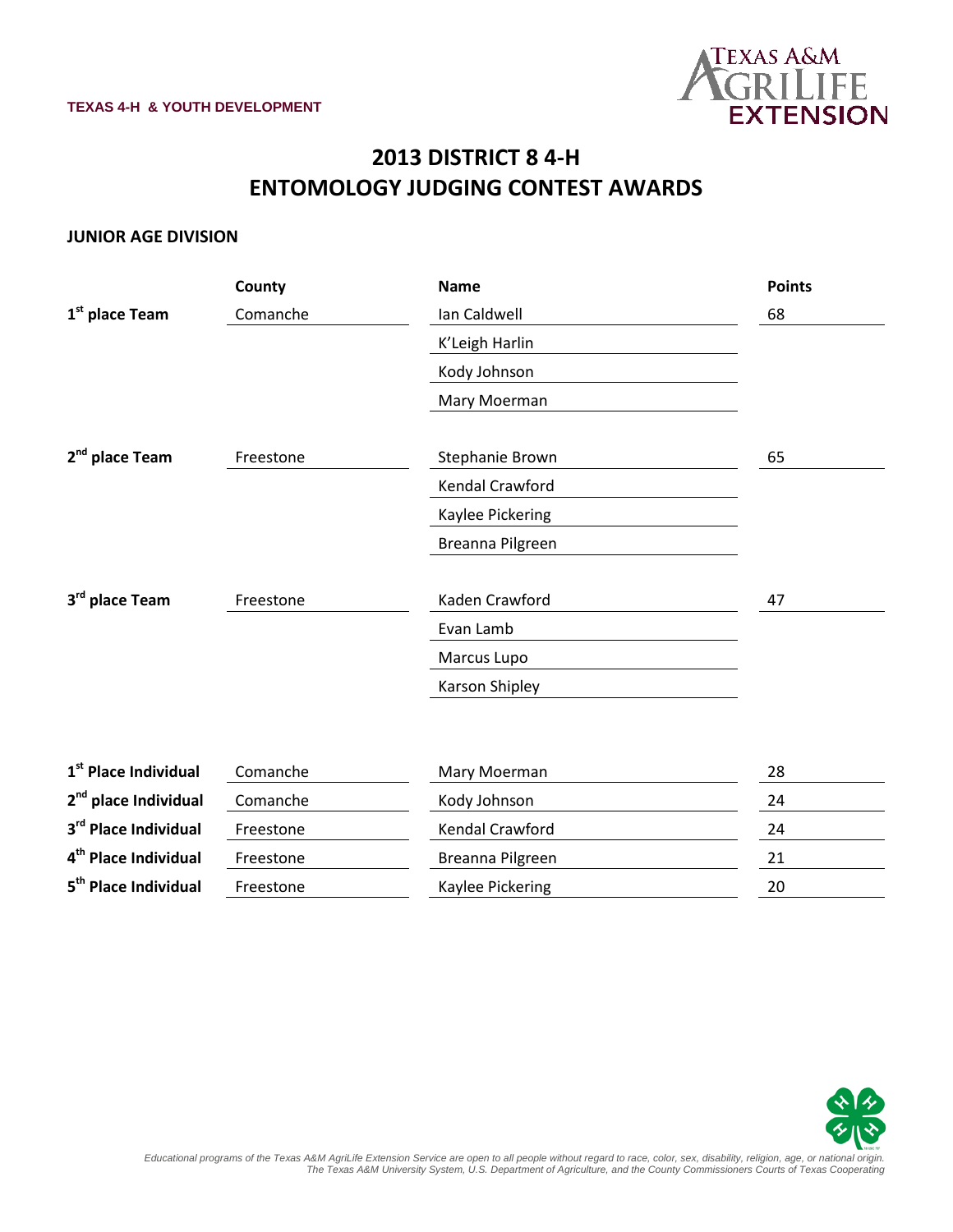

## **2013 DISTRICT 8 4-H ENTOMOLOGY JUDGING CONTEST AWARDS**

#### **INTERMEDIATE AGE DIVISION**

|                                  | County    | <b>Name</b>          | <b>Points</b> |
|----------------------------------|-----------|----------------------|---------------|
| 1 <sup>st</sup> place Team       | Comanche  | Tristan Kelly        | 93            |
|                                  |           | Lillie Krug          |               |
|                                  |           | Frank Moerman        |               |
|                                  |           | Jano Scott           |               |
|                                  |           |                      |               |
| 2 <sup>nd</sup> place Team       | Freestone | Makenzie Aldrich     | 40            |
|                                  |           | Desirae Lupo         |               |
|                                  |           | Brianna Lamb         |               |
|                                  |           | Samantha Lupo        |               |
|                                  |           |                      |               |
| 3rd place Team                   |           |                      |               |
|                                  |           |                      |               |
|                                  |           |                      |               |
|                                  |           |                      |               |
|                                  |           |                      |               |
|                                  |           |                      |               |
| $1st$ Place Individual           | Erath     | Eamonn Delaney       | 44            |
| 2 <sup>nd</sup> place Individual | Comanche  | Lillie Krug          | 35            |
| 3rd Place Individual             | Comanche  | Jano Scott           | 32            |
| 4 <sup>th</sup> Place Individual | Comanche  | Frank Moerman        | 26            |
| 5 <sup>th</sup> Place Individual | Comanche  | <b>Tristan Kelly</b> | 17            |